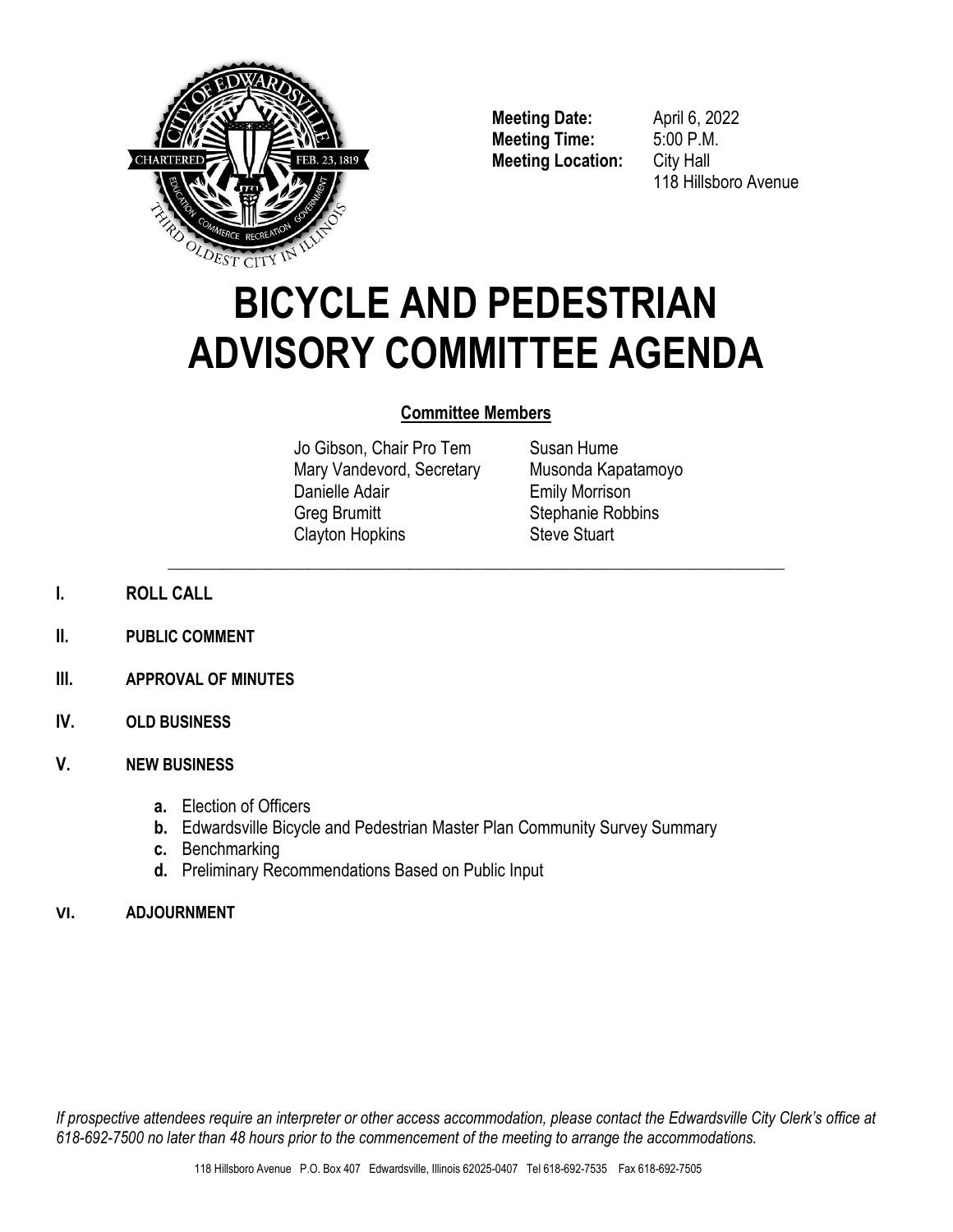# **BICYCLE & PEDESTRIAN ADVISORY COMMITTEE** *March 2, 2022 5:00 PM* **MINUTES**

Approved: \_\_\_\_\_\_\_\_\_\_\_\_\_\_\_\_\_\_\_

Date:

The regularly scheduled meeting of the Edwardsville Bicycle and Pedestrian Advisory Committee was held at 5:00 p.m. at City Hall located at 118 Hillsboro Avenue in Edwardsville, Illinois.

#### **I. ROLL CALL:**

Present Absent Jo Gibson, Vice Chair Kyle Anderson, Chair Mary Vandevord, Secretary Greg Brumitt Danielle Adair Emily Morrison Clayton Hopkins Steve Stuart Susan Hume Musonda Kapatamoyo Stephanie Robbins

Breana Buncher, Staff

#### **II. PUBLIC COMMENT:** None.

#### **III. APPROVAL OF MINUTES:**

Vandevord requested correction to the spelling of "Stephanie" on Item III. Vandevord made a motion to approve the minutes of January 5, 2022, as corrected; second by Hume. Motion carried unanimously.

#### **IV. OLD BUSINESS:** None.

#### **V. NEW BUSINESS:**

- a) *Goals for 2022*: Vice-Chair Gibson reviewed the committee's discussion of goals and potential subcommittees from the prior meeting. The goals/possible subcommittee topics were:
	- 1. Education, including for the general public and in schools
		- i. Gibson indicated interest in this topic and would like to see a "Did You Know?" campaign.
		- ii. Discussion also included coordinating with high school drivers' education classes about bicycle and pedestrian safety.
		- iii. Collaboration with SIUE was also discussed under this topic.

BPAC members interested in working on this topic included Gibson, Kapatamoyo, and Vandevord.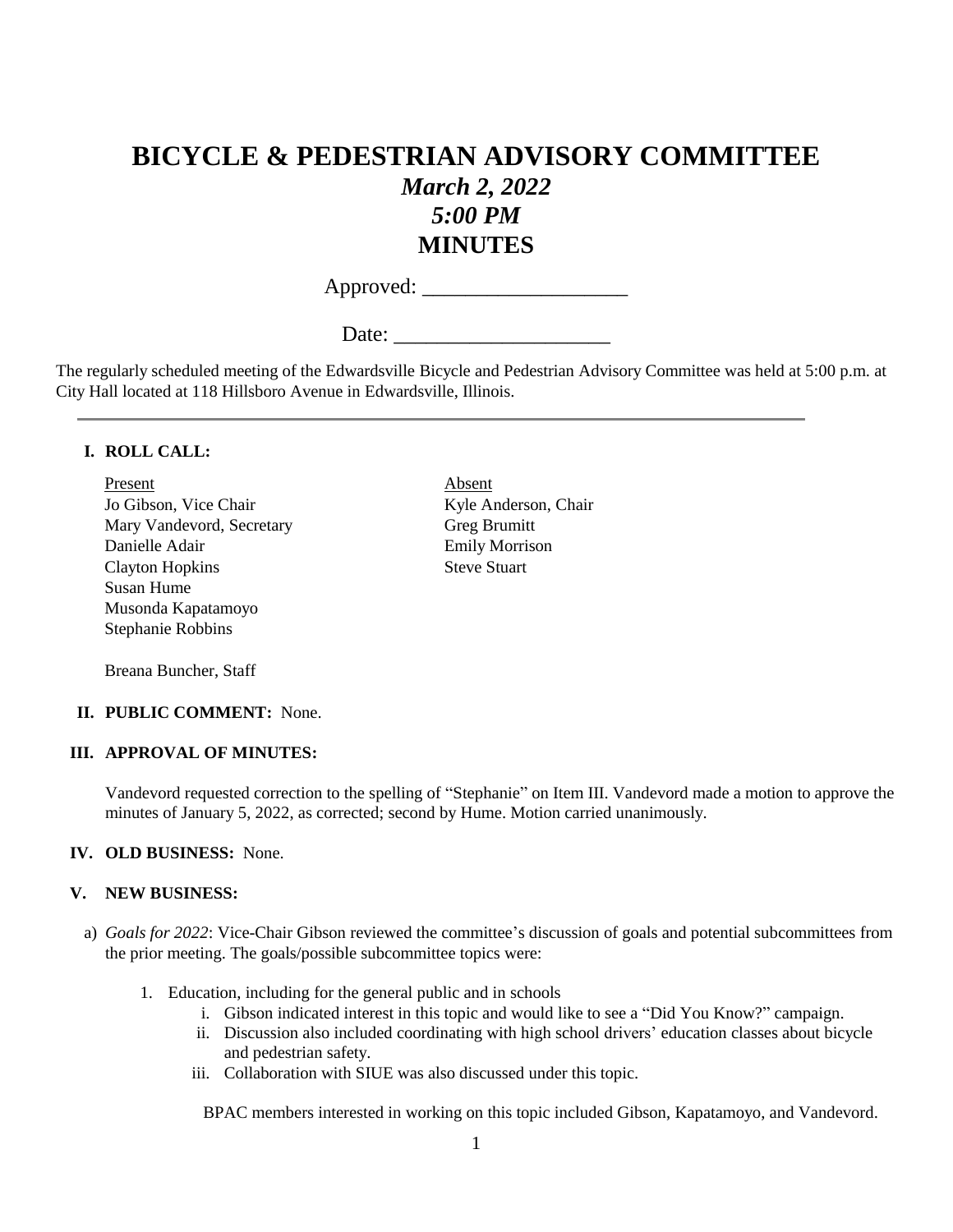#### 2. Events

i. Under this topic, the committee members discussed events in the community that could help educate and engage the general public about bicycle and pedestrian safety. Hume mentioned community events, such as the Rotary Criterium and the Touch-A-Truck Event. Hopkins mentioned partnering with nonprofit organizations that sponsor bicycle giveaways for children and families.

BPAC members interested in working on this topic included Adair.

#### 3. Policy

i. Policy topics of interest that were discussed included land development codes.

BPAC members interested in working on this topic included Adair, Hume, and Hopkins.

#### 4. Bike Culture

i. This topic relates to create a culture of bicycling in the community.

None of the present BPAC members indicated interest in working on this topic, but members noted that Brumitt expressed interest at prior meetings.

Breana Buncher reviewed OMA rules regarding subcommittees. A group of four or more Committee members is considered an official subcommittee and must follow OMA and follow legal notice procedures. Group meetings of three or less are not official subcommittees and not subject to OMA rules.

Breana Buncher provided an update regarding the master plan schedule. She noted that at the last meeting, the committee members indicated a desire for less discussion and time spent on the master plan. As such, the next scheduled committee discussion on the master plan is June, when the draft plan will be presented. Buncher provided an updated schedule for the plan, which was also emailed to the committee members.

The committee discussed the updated schedule and asked for more review and discussion than was presented. The committee came to general consensus that the committee's role is to recommend a plan to the Public Services Committee/City Council, and thus, the members would like future agendas to allow for 30-45 minutes of working sessions on the master plan with the consultant. The remainder of the meeting time should be reserved for discussion on the committee goals and other brainstorming. Gibson requested to add "General Discussion" to future agendas so that more open dialogue could occur. The committee would like to review pieces of the master plan before a draft plan is written and presented in June.

General discussion and consensus at the meeting is that the BPAC as an entity needs to come together as a group. The priority should be to focus on the Master Plan first and then tackle the other items on the goals list as the next priority. Buncher said she would follow up with the consultant to check availability and feasibility of the committee request.

b) *Discussion of Statement of Economic Interest*: Breana Buncher updated the committee on updated rules for all elected and appointed officials in Illinois. She provided a handout regarding filing Statement of Economic Interest, which includes explanations on what committee members need to disclose as of January 1, 2022.

# **VI. ADJOURNMENT:**

With no further business to discuss, Robbins made a motion to adjourn the meeting at 6:25 pm; second by Adair. Motion carried unanimously.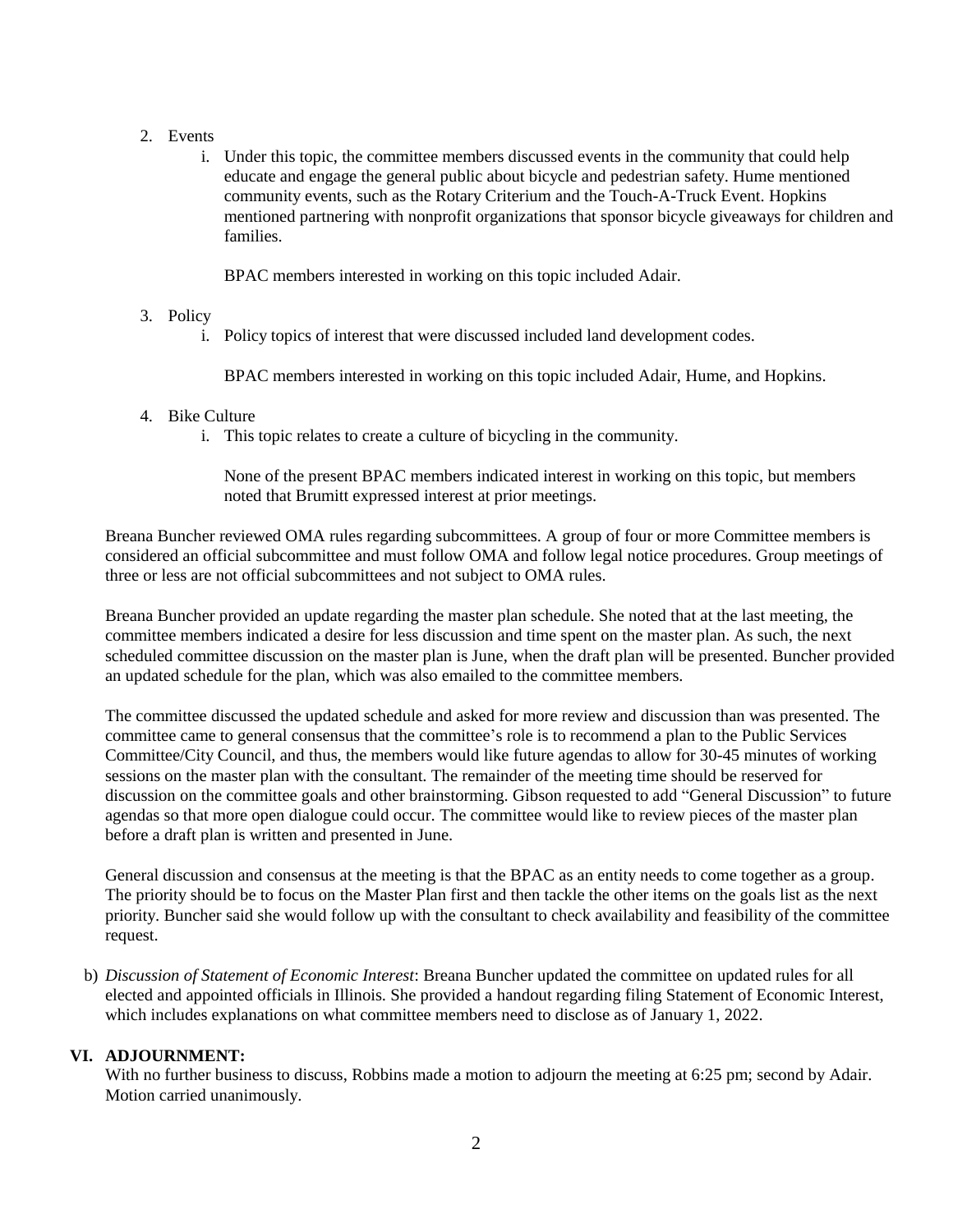

# Report to the Bicycle & Pedestrian Advisory Committee *March 31, 2022*

Edwardsville Bicycle & Pedestrian Master Plan Community Survey Summary

- 347 surveys completed (*657 were completed in 2019*)
- 80% respondents reside in Edwardsville (62025 zip code)
	- o 12% of respondents reside in Glen Carbon (62034 zip code)
- 55% of respondents are between the ages of 35-54 (*52% in 2019*)
- 88% of respondents use a car as their most frequent mode of transportation
- 80% of respondents walk or bike multiple times each week
	- $\circ$  75% of respondents are walking/biking for exercise/to enjoy the outdoors
	- o 9% are commuting/running errands
- 58% of respondents identify as "Interested but Concerned" cyclist (riding on bike trails)
	- o This tracks with national trends
	- o Another way to interpret this is the "Cautious Majority"
- 40% of respondents listed "Proximity to automobile traffic" as the greatest deterrent to biking & walking in Edwardsville
	- o The second highest (18%) deterrent is "Road/sidewalk/trail conditions (potholes, debris, lack of ramps)"
- When asked how to encourage more biking & walking in Edwardsville, these were at the top of "Very Important":
	- o More sidewalks, bike lanes, or trails (80%), *increase of 11% from 2019 survey*
	- o Safe crossing for cyclists and pedestrians (76%), *decrease of 8% from 2019 survey*
	- o Connections to existing trails (75%), *increase of 7% from 2019 survey*
	- o Maintenance of existing sidewalks, bike lanes, or trails (65%), *decrease of 6% from 2019 survey*
	- o Adequate lighting (43%), *decrease of 24% from 2019 survey*
- The top three destinations of respondents can be categorized into three categories:
	- o Destinations:
		- **-** Downtown Edwardsville
		- Hoppe Park/Watershed
		- **SIUE**
	- o General Areas:
		- Bars/restaurants/coffee shops
		- Parks
		- Shopping/Grocery Stores
	- o Neighboring Communities:
		- **Glen Carbon**
		- **■** Marine
		- **Collinsville**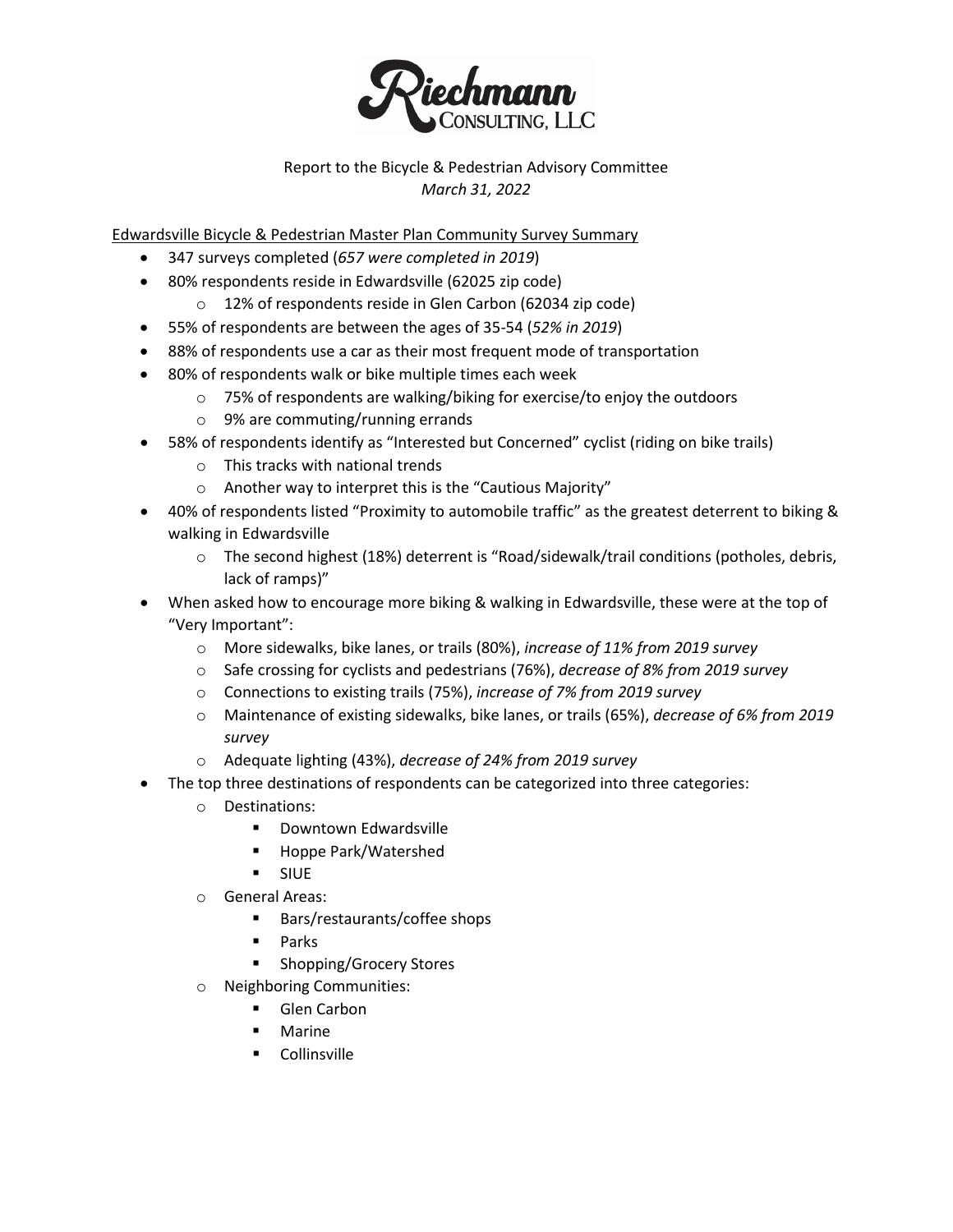• On the following pages, you can find a summary of the Top Three Corridors & Top Three Intersections that respondents listed as needing improvement. Those in orange are part of our preliminary recommendations for facility additions/improvements in the 5-year Master Plan.

| י טא יייי ככ כטווימטו                  |                |        |                              |                |
|----------------------------------------|----------------|--------|------------------------------|----------------|
| Rte. 159/Troy                          | 104            |        | Nickel                       | 18             |
| <b>Goshen/Center Grove</b>             | 87             |        | Quercus                      | 16             |
| <b>Rte. 157</b>                        | 75             | $\ast$ | Delyte Morris Trail/SIUE     | 14             |
| Main/Plum                              | 60             | $\ast$ | Nature                       | 12             |
| <b>Governors</b>                       | 39             |        | Heritage                     | 4              |
| Vandalia/St. Louis                     | 29             |        | Tunnels                      | 3              |
| Watershed                              | 15             | $\ast$ | Schoolhouse                  | $\overline{2}$ |
| <b>Schwarz Rd</b>                      | 13             |        | <b>Edwardsville Junction</b> | $\overline{2}$ |
| Rte. 143                               | 12             |        | <b>Bluff Trail</b>           | $\overline{1}$ |
| Franklin                               | 10             |        | Confluence                   | $\mathbf{1}$   |
| <b>Madison</b>                         | 9              |        |                              |                |
| Esic/University Drive                  | 9              | $\ast$ | <b>General Areas</b>         |                |
| <b>Buchanan</b>                        | 8              |        | Downtown                     | 21             |
| East Lake/Dunlap                       | 8              |        | <b>Edwardsville Crossing</b> | 11             |
| New Poag Rd                            | 8              |        | <b>Plummer Park</b>          | $\overline{2}$ |
| Gerber                                 | 6              |        | <b>Trace</b>                 | $\overline{2}$ |
| Hillsboro                              | 6              |        | Orchards/Movie Theatre       | $\overline{2}$ |
| <b>Springer Alley/Brown Ave</b>        | 6              |        | <b>Holiday Shores</b>        | $\overline{1}$ |
| Leclaire                               | 3              |        |                              |                |
| Cougar Road/Illini Drive               | $\overline{2}$ |        | * = current City projects    |                |
| <b>Grandview Connectivity to Trail</b> | $\overline{2}$ |        |                              |                |
| Rte. 140                               | $\overline{2}$ |        |                              |                |
| Union                                  | $\overline{2}$ |        |                              |                |
| <b>Ridge View</b>                      | $\overline{2}$ |        |                              |                |
| <b>Barnett</b>                         | $\mathbf{1}$   |        |                              |                |
| Country Club Drive                     | $\mathbf{1}$   |        |                              |                |
| Hearthstone                            | $\mathbf{1}$   |        |                              |                |
| Home Ave                               | $\mathbf{1}$   |        |                              |                |
| Jefferson                              | $\mathbf{1}$   |        |                              |                |
| Kansas                                 | $\mathbf{1}$   |        |                              |                |
| Orchard St                             | $\mathbf{1}$   |        |                              |                |
| Sheridan Ave                           | $\mathbf 1$    |        |                              |                |
| <b>Vicksburg Commons</b>               | $\mathbf{1}$   |        |                              |                |
| Wolf street                            | $\overline{1}$ |        |                              |                |
|                                        |                |        |                              |                |

#### **Top Three Corridors MCT/MEPRD Trails**

| Nickel                       | 18             |
|------------------------------|----------------|
| Quercus                      | 16             |
| Delyte Morris Trail/SIUE     | 14             |
| Nature                       | 12             |
| Heritage                     | 4              |
| <b>Tunnels</b>               | 3              |
| Schoolhouse                  | 2              |
| <b>Edwardsville Junction</b> | $\overline{2}$ |
| <b>Bluff Trail</b>           | 1              |
| Confluence                   |                |

#### **General Areas**

| Downtown                      | 21 |
|-------------------------------|----|
| <b>Edwardsville Crossing</b>  | 11 |
| Plummer Park                  |    |
| Trace                         |    |
| <b>Orchards/Movie Theatre</b> |    |
| <b>Holiday Shores</b>         |    |

Due to the fact that many corridors are known by multiple names (i.e. Goshen/Center Grove), groupings have been made to be inclusive of all data points. Additional combinations could be made if desired.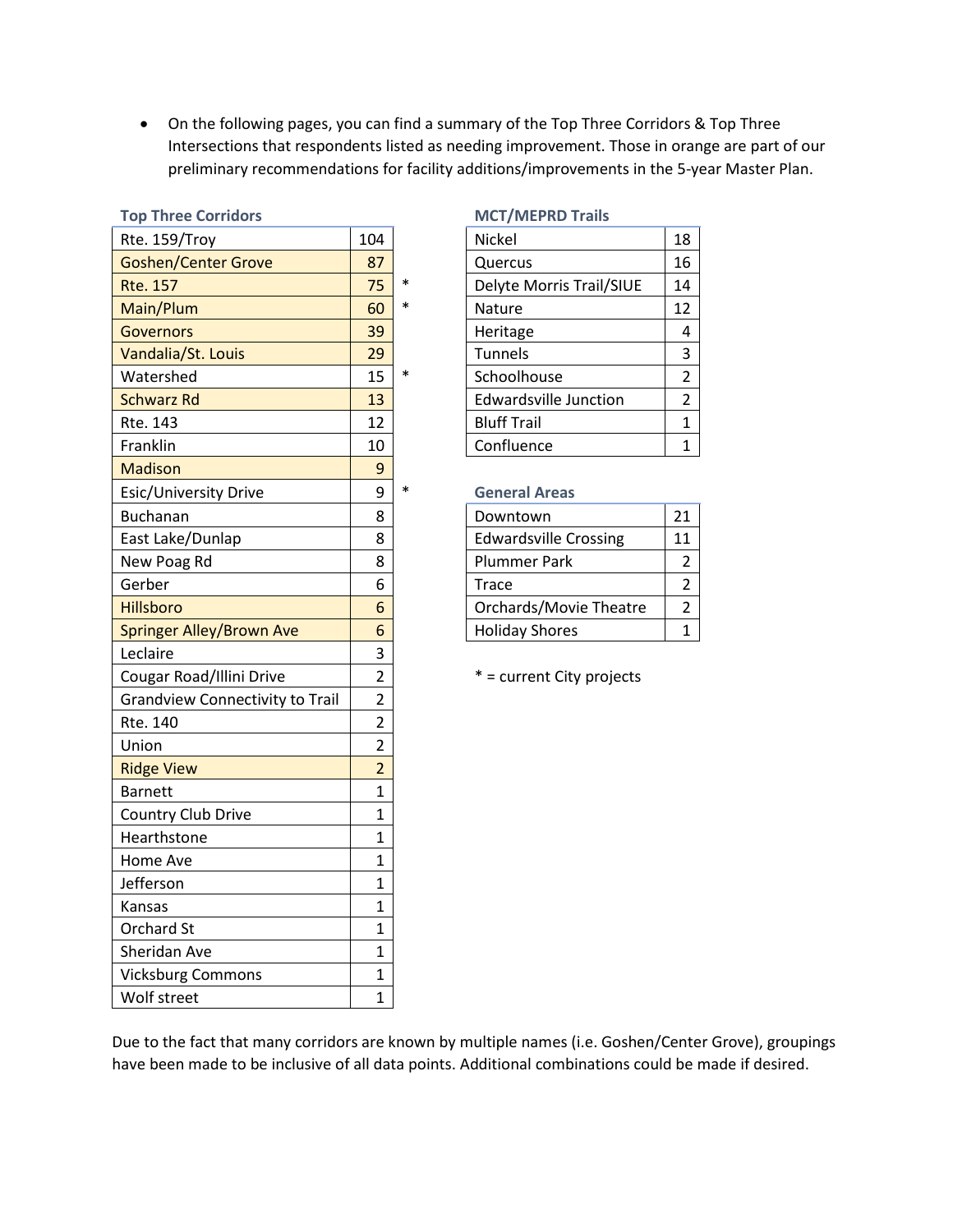**Top Three Intersections**

| 159/Troy/Plum & Governors            | 86             | 157 & Country Club View               | 4              |
|--------------------------------------|----------------|---------------------------------------|----------------|
| 159/Troy/Plum & Center Grove/Goshen  | 85             | 157 & Schwarz                         | $\overline{4}$ |
| 159/Troy/Main & St. Louis/Vandalia   | 45             | East Lake/West Lake (Dunlap Area)     | 4              |
| 157 & Center Grove/Goshen            | 35             | <b>Esic &amp; Center Grove</b>        | $\overline{4}$ |
| 143/Vandalia & RP Lumber             | 32             | <b>Esic &amp; Governor's Parkway</b>  | $\overline{4}$ |
| 157 & Governors Pkwy                 | 23             | <b>Esic at Nature Trail</b>           | $\overline{4}$ |
| 2nd/St. Louis/Watershed*             | 18             | <b>Schwarz &amp; Schwarz</b>          | $\overline{4}$ |
| 143 & Nickel Plate/Schwarz           | 15             | Connect Watershed trail to SIUE trail | 3              |
| 159/Plum & Terra Verde*              | 13             | Goshen & District Dr.                 | 3              |
| Plum/Main & Schwarz                  | 11             | 143 & Governors                       | $\overline{2}$ |
| 159/Troy & Montclair to Franklin     | 9              | <b>Between Trail &amp; Culvers</b>    | $\overline{2}$ |
| 157 & Esic/University/Trace          | 8              | Vandalia & Fillmore                   | $\overline{2}$ |
| <b>Franklin &amp; Madison</b>        | $\overline{7}$ | Ginger Creek & 157                    | $\overline{2}$ |
| <b>Governors &amp; Madison</b>       | $\overline{7}$ | Main & Union                          | $\overline{2}$ |
| Hillsboro (various intersections)    | $\overline{7}$ | 143 & Park Dr                         | $\mathbf{1}$   |
| Vandalia & Buchanan                  | 6              | 159 & Harvard                         | 1              |
| 157 & Main/St. Louis                 | 5              | <b>Goshen &amp; Ridgeview</b>         | $\mathbf{1}$   |
| 157 & Meridian                       | 5              | <b>Governors &amp; Ridgeview</b>      | $\mathbf{1}$   |
| <b>Goshen &amp; Gerber</b>           | 5              | Governors & Vicksburg                 | $\mathbf{1}$   |
| <b>Governors &amp; Gerber</b>        | 5              | Illini Drive & Cougar                 | $\mathbf{1}$   |
| New Poag Road & University Drive     | 5              | <b>Plum Street &amp; Harvard</b>      | $\mathbf{1}$   |
| <b>Park Street &amp; Main Street</b> | 5              | Vandalia & Kansas                     | $\mathbf{1}$   |

\* = current City projects

Due to the fact that many corridors are known by multiple names (i.e. Troy/Plum/Main), larger groupings have been made to ensure limited assumptions and to be inclusive of all data points. This results in some "Intersections" including two separate areas. New/upgraded facilities are therefore recommended for both physical intersections.

Some highlighted contributions under "Other Input" from respondents has been categorized by the plan's three major goals:

- Accessibility
	- o "Can we install large signs around town that show bike and ped routes?"
	- $\circ$  "Are children allowed to bike on sidewalks? What about adults/teens accompanying child bicyclists? Is there an age limit?"
	- o "Make it legal to ride a bike on the sidewalk"
	- o "Repair stations"
	- $\circ$  "Easy access to grocery stores with bike parking is the most important need to make biking a true substitute for driving in Edwardsville!"
	- o "Sidewalks should be a priority"
	- $\circ$  " When a pedestrian pushes the button to cross at Hillsboro and S. Main (by the Courthouse), all cars must stop. Why can't that be the norm across the entire City at all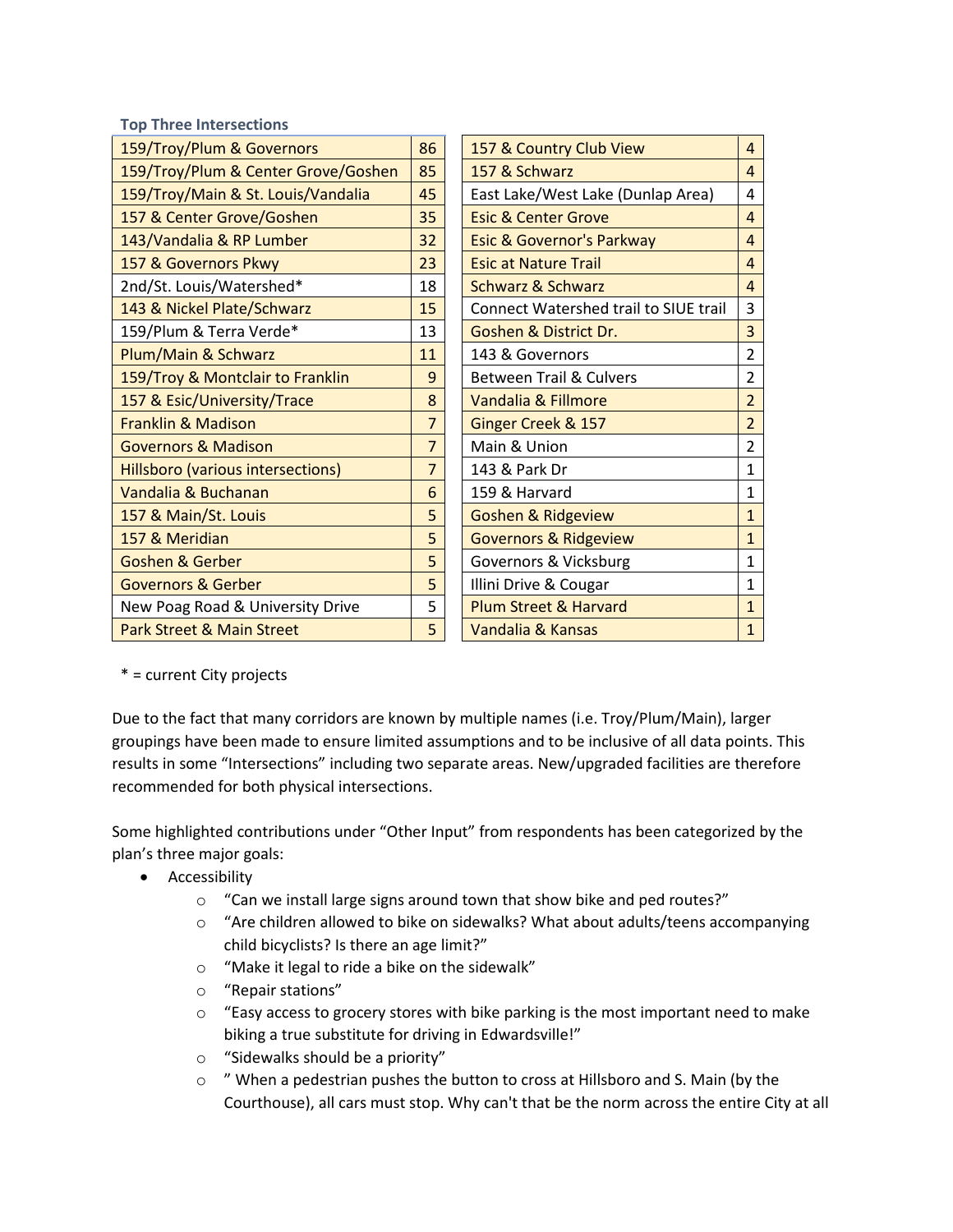crosswalks. If you want to encourage more folks to walk as a healthy lifestyle option, make walking a priority by making it safe."

- **Connectivity** 
	- $\circ$  "Because I ride a recumbent bike, I limit myself strictly to trails. I fear drivers won't see me. It would be great if trails could communicate safely with businesses, like Market Basket."
	- $\circ$  "Our bike paths are a strong asset to our community which should be maintained and expanded. The safest form of bicycle use is on separate paths from auto traffic. Please add more access points as possible and feasible. Thank you."
	- $\circ$  "Weather is a huge barrier to use of the trails where we live, especially when we only have "good" weather 3-4 months a year, at most. If this is a project the community wants to focus on, please focus on improving access to the downtown area and allowing people to support businesses. Please also ensure people are able to park their bikes safely and securely."
	- $\circ$  "It would be awesome and family friendly if there were better ways onto the trails from nearby subdivisions/neighborhoods"
- Safety
	- $\circ$  "159 splits the town in half and makes it difficult to bicycle for errands like Schnucks or Lowe's. The paths are amazing for recreation, but we need protected bike lanes on major roads for people to really be able to safely use bicycling for transportation."
	- $\circ$  "All of the new big streets (Goshen, Governors) are designed solely for cars. It forces families to have to drive to school and makes the whole area extremely unsafe. Add protected sidewalks and bike trails!"
	- o "Any crosswalk not at a traffic light is a problem. Drivers don' t stop."
	- $\circ$  "We are very experienced and confident riders and have had to stop riding on Goshen Rd between the Meyer Y and Ridgeview where we access the trails because it has become so dangerous since opening Plummer Park. The hill there is horrible because people will pass even though they can't see if someone is coming the other way. The road is barely 2 lanes and does not have any kind of shoulder."
	- o "I think with the Eville High School, Metro East Lutheran, Sports Complex, and Township Park are all on Center Grove Rd there needs to be sidewalks (trails) on one side or the other. The amount of people and kids walking on the side of the road and over the overpass is not safe."
	- o "Routes need to be well lit"

Other comments for consideration by the BPAC:

- "Why do you not have bike store owners or bike store employees on this committee? They are the people that talk to the bikers."
- "I love the bike trails around Edwardsville. I work at EHS, I wonder if a teen cycling club would be of interest to the students."
- "Add more gravel sections in new lines. Gravel is the hottest thing in cycling, it would add tourism if we had a bit more (like the section that goes to new Douglas). If you ever want to chat with riders like me (lots of miles in the area) contact me and I can set up time with many more like me that ride the trails more than anyone. [Keith@keithguilford.com"](mailto:Keith@keithguilford.com)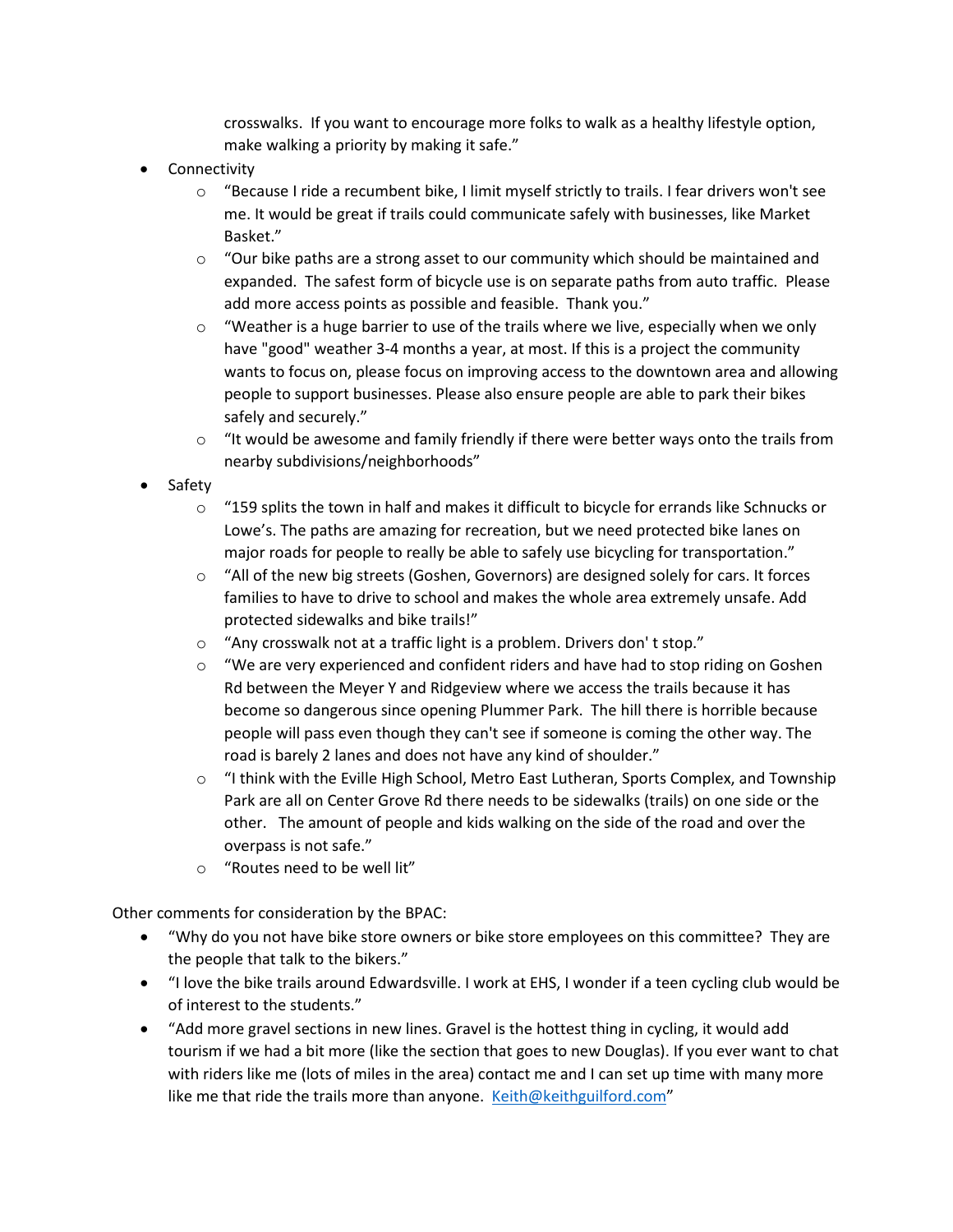#### Benchmarking

League of American Bicyclists: Key Steps to Bronze for Edwardsville (summary)

- Adopt a Complete Streets policy and create implementation guidance...(to) design and operate the entire right-of-way to enable safe access for all users…when repaving or otherwise doing major maintenance on roadways.
- Continue to expand and improve the bike network and follow a bicycle facility selection criteria that increases separation and protection of bicyclists.
- Increase the amount of high-quality bicycle parking throughout the community.
- Expand bicycle safety education…for students of all ages and ensure that schools…are particularly safe and convenient for biking and walking.
- Increase the number of local League Cycling Instructors in your community.
- Improve Bike Month activities by creating more community-wide events.
- Increase the amount of staff time spent on improving conditions for people who bike and walk, either by creating a new dedicated position or expanding the responsibilities of current staff.
- Create a Bicycle & Pedestrian Advisory Committee (BPAC)…for ongoing citizen input into…important policies, plans, and projects. Ensure members of the committee reflect the diversity and ability levels of cyclists in your community.
- Launch a bike share system that is open to the public.

People for Bikes ranked these U.S. small towns (all with populations under 50,000) high in their 2021 City Ratings:

| Provincetown                    | MA | Population: 2,994 - 60,000                                                                    | Area: 17.5 mi <sup>2</sup> |
|---------------------------------|----|-----------------------------------------------------------------------------------------------|----------------------------|
|                                 |    | Commercial Street, Provincetown's main drag, is one-way for cars but two-way for bicycles.    |                            |
|                                 |    | Development is dense in Provincetown and no highways bisect it. https://pfb-advocacy-academy- |                            |
| full.webflow.io/series/series-1 |    |                                                                                               |                            |

| Traverse City                                        | MI | Population: 15,570                                                                                        | Area: 8.66 mi <sup>2</sup> |
|------------------------------------------------------|----|-----------------------------------------------------------------------------------------------------------|----------------------------|
|                                                      |    | City is flat and laid out on a grid. There's also a strong history of recreational mountain biking, which |                            |
|                                                      |    | helped lay the foundation for in-town bike culture. Nonprofit TART Trails has been hosting a bike         |                            |
|                                                      |    | commuter event for 27 years. There are also three bike shops in town and regular workshops where          |                            |
| residents can learn about things like winter biking. |    |                                                                                                           |                            |

| Pella | IΑ | つつ1<br>10,231<br><b>Ponulation</b><br>fuiation:<br>$-$ | $\sim$ $-$<br>mi <sup>2</sup><br>$- - - -$<br>- -<br>. |
|-------|----|--------------------------------------------------------|--------------------------------------------------------|

"It's a small, grid town that's just easy to get around in," said Mark Wyatt, executive director of the Iowa Bicycle Coalition. "Pella also has a pretty substantial trail system leading out of town." Chris Van Gent, who owns the sole bike shop in town believes relatively inexpensive investments like wayfinding signs, sharrows and crucially, more much-needed bike parking, would help boost ridership. Unlike many other small towns in rural America, Pella's main street is also distinct from the highway, leaving a series of connected, low-stress streets intact.

| . .<br>⇁<br>mi<br>ตพล<br>AVIIII<br>. .<br>. |
|---------------------------------------------|
|---------------------------------------------|